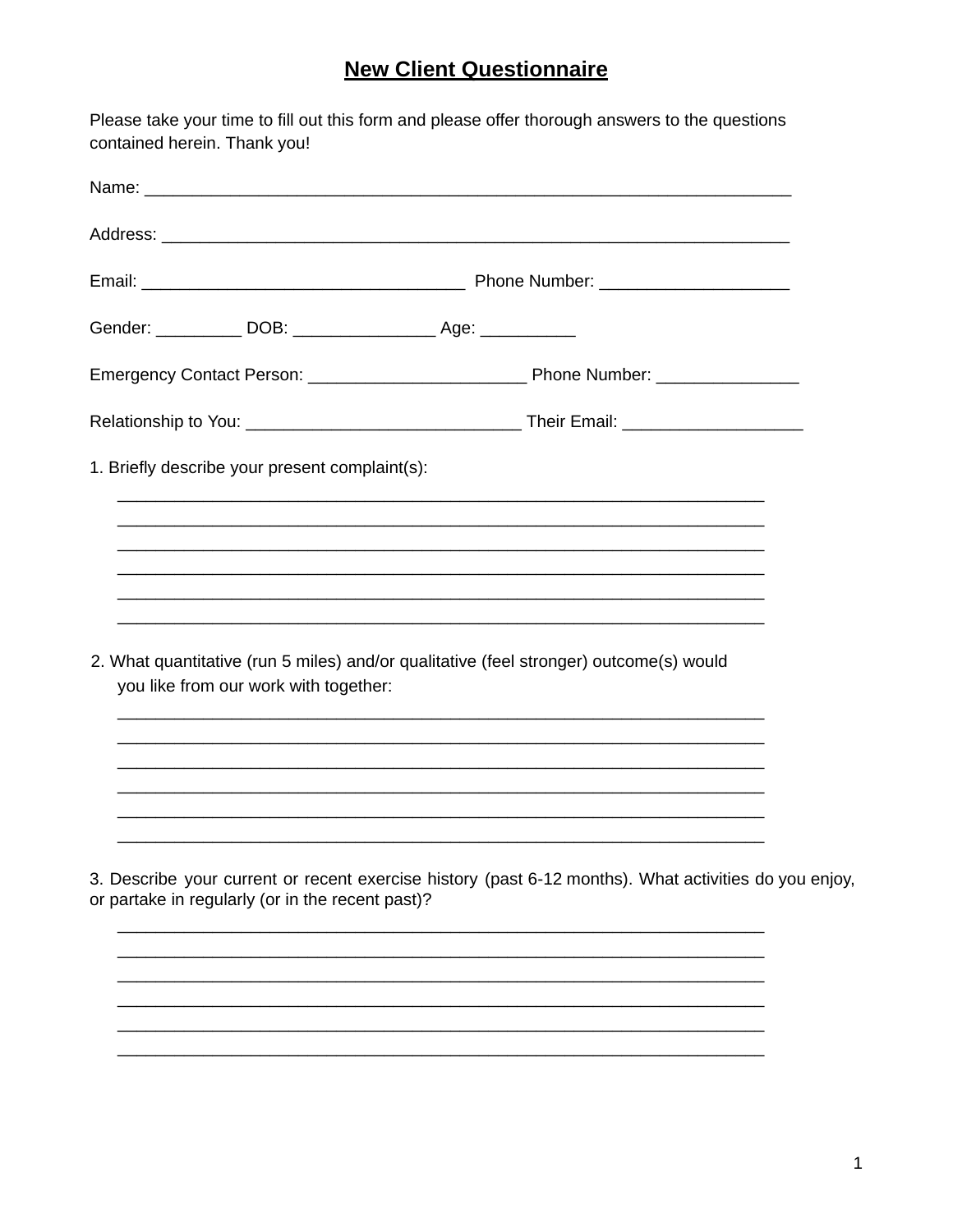4. Do you have any lifestyle habits or obstacles that may make it difficult for your body to adapt to the changes that we are trying to make (staying up late, yo-yo exercising, addictions or inflammation)?

## 5. Please list any diagnostic procedures you have had recently (X-Ray, MRI, CT-Scan, etc.) below:

 $\overline{\phantom{a}}$  , and the contract of the contract of the contract of the contract of the contract of the contract of the contract of the contract of the contract of the contract of the contract of the contract of the contrac  $\mathcal{L}_\text{max}$  and  $\mathcal{L}_\text{max}$  and  $\mathcal{L}_\text{max}$  and  $\mathcal{L}_\text{max}$  and  $\mathcal{L}_\text{max}$  and  $\mathcal{L}_\text{max}$ 

| <b>Diagnostic Procedure</b> | Date | Physician |
|-----------------------------|------|-----------|
|                             |      |           |
|                             |      |           |
|                             |      |           |
|                             |      |           |
|                             |      |           |
|                             |      |           |

## 6. Please list all surgeries you have had.

| <b>Surgical Procedure</b> | Date | Physician |
|---------------------------|------|-----------|
|                           |      |           |
|                           |      |           |
|                           |      |           |
|                           |      |           |
|                           |      |           |
|                           |      |           |

7. Do you receive or have you had any cosmetic and/or plastic surgery (botox, tummy tucks, face lifts, breast implants, etc.)?

 $\overline{\phantom{a}}$  , and the contribution of the contribution of the contribution of the contribution of the contribution of the contribution of the contribution of the contribution of the contribution of the contribution of the  $\overline{\phantom{a}}$  , and the contribution of the contribution of the contribution of the contribution of the contribution of the contribution of the contribution of the contribution of the contribution of the contribution of the

8. Please list all medications (medically and self-prescribed) that you are currently taking:

\_\_\_\_\_\_\_\_\_\_\_\_\_\_\_\_\_\_\_\_\_\_\_\_\_\_\_\_\_\_\_\_\_\_\_\_\_\_\_\_\_\_\_\_\_\_\_\_\_\_\_\_\_\_\_\_\_\_\_\_\_\_\_\_\_\_\_\_  $\mathcal{L}_\text{max}$  and  $\mathcal{L}_\text{max}$  and  $\mathcal{L}_\text{max}$  and  $\mathcal{L}_\text{max}$  and  $\mathcal{L}_\text{max}$  and  $\mathcal{L}_\text{max}$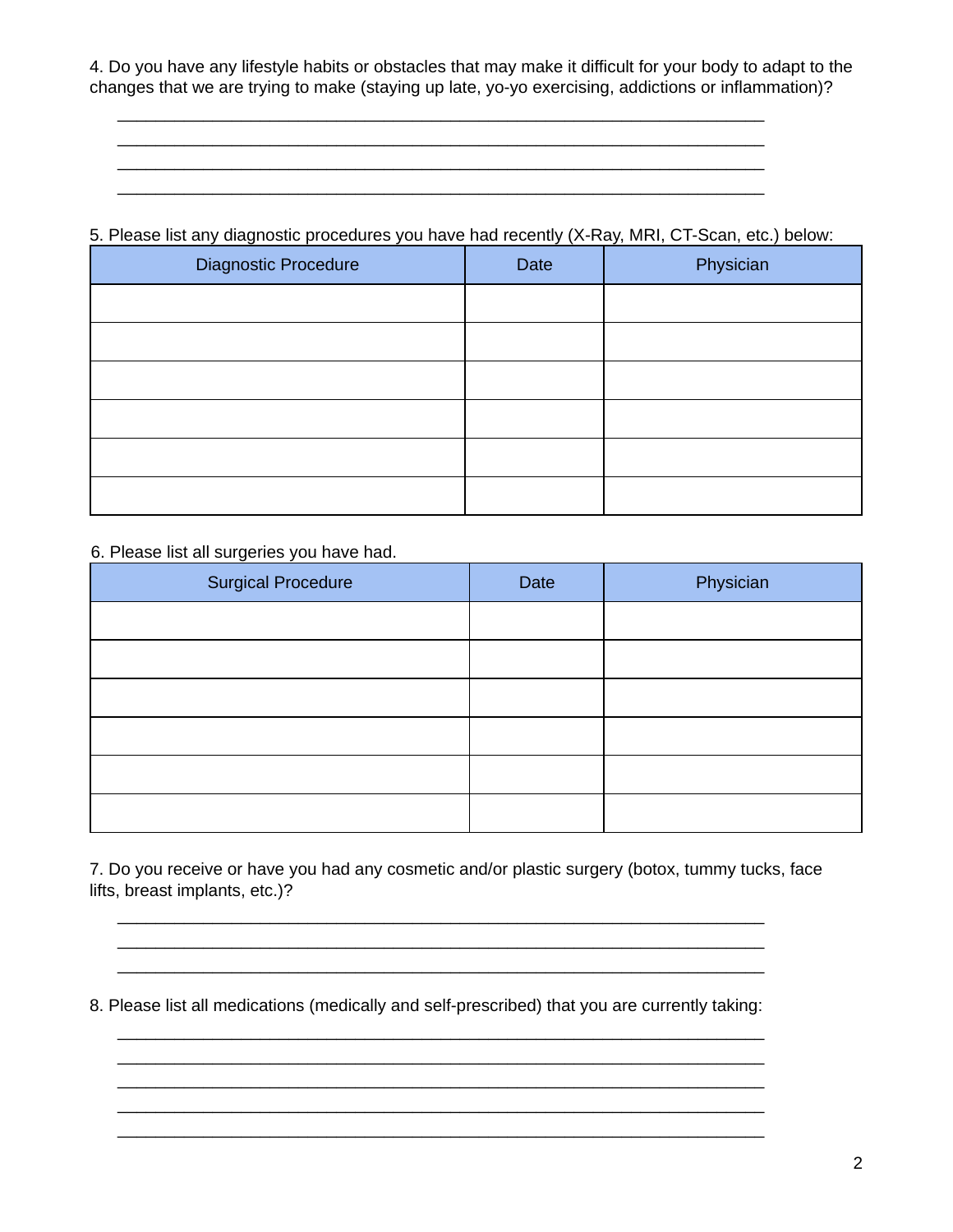9. Do you wear glasses or contacts? Do you have astigmatism?

| to. Have you cvcl had or do you carrently have foross on the following that apply to you). |                               |                                    |                                         |                                             |                                                        |
|--------------------------------------------------------------------------------------------|-------------------------------|------------------------------------|-----------------------------------------|---------------------------------------------|--------------------------------------------------------|
| High Blood<br>Pressure                                                                     | Fibromyalgia                  | High<br>Cholesterol                | Chronic<br>Fatigue<br>Syndrome          | Heart or<br>Circulation<br><b>Disorders</b> | Lupus                                                  |
| <b>Family History</b><br>of Heart Disease                                                  | Lyme<br><b>Disease</b>        | Smoking<br><b>History</b>          | <b>HIV/AIDS</b>                         | Asthma                                      | Thyroid<br>Condition                                   |
| Cancer                                                                                     | Ulcerative<br>colitis         | SIBO,<br>Crohn's<br><b>Disease</b> | <b>IBS</b>                              | Epilepsy or<br>Seizure<br>Disorder(s)       | Rheumatoid<br><b>Arthritis</b>                         |
| Osteoarthritis                                                                             | Urinary<br>Incontinence       | <b>Scoliosis</b>                   | Female<br>Reproductive<br><b>Issues</b> | Spinal<br><b>Fusions</b>                    | Hernia                                                 |
| Joint Swelling or<br><b>Stiffness</b>                                                      | Whiplash                      | Osteoporosis                       | <b>Migraines</b>                        | Anxiety                                     | Learning<br>Disabilities or<br>Cognitive<br>Challenges |
| Food Allergies or<br>Sensitivities                                                         | Pelvic Floor<br><b>Issues</b> | Fainting<br><b>Spells</b>          | Vertigo                                 | Depression                                  | Concussions                                            |

## 10. Have you ever had or do you currently have (cross off the following that apply to you):

11. Have you ever been in an automobile accident, motorcycle accident, bike accident, minor fender bender or major fall? Please list, share the date(s) and/or explain further:

12. Do you currently treat, manipulate or adjust yourself in any therapeutic ways? Please let me know.

\_\_\_\_\_\_\_\_\_\_\_\_\_\_\_\_\_\_\_\_\_\_\_\_\_\_\_\_\_\_\_\_\_\_\_\_\_\_\_\_\_\_\_\_\_\_\_\_\_\_\_\_\_\_\_\_\_\_\_\_\_\_\_\_\_\_\_\_

13. What are you wearing on your feet? Please let me know below:

- Do you wear orthotics or insoles (past or present)?\_\_\_\_\_\_\_\_\_\_\_\_\_\_\_\_\_\_\_\_\_\_\_\_\_\_\_
- Do you wear flip-flops daily or on weekends?
- Do you wear higher heeled shoes weekly?